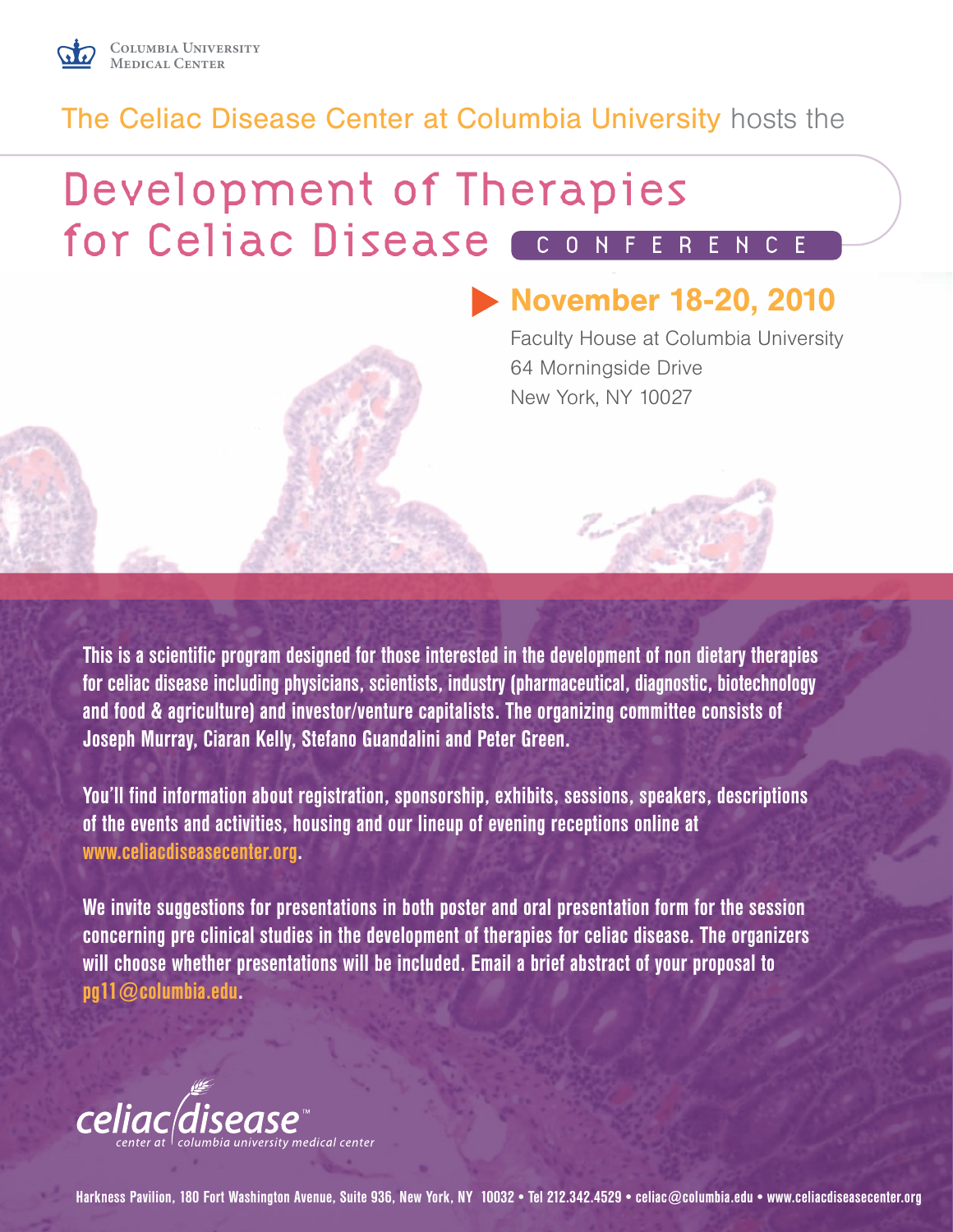## Development of Therapies for Celiac Disease CONFERENCE

## Organizing Committee Speakers

### Peter HR Green, MD

Columbia University Medical Center Celiac Disease Center at Columbia University, USA

Joseph A. Murray, MD Mayo Clinic, USA

Ciaran Kelly, MD Beth Israel Deaconess Medical Center, USA

Stefano Guadalini, MD University of Chicago, USA

### Celiac Disease Center at Columbia University

The Celiac Disease Center at Columbia University Medical Center is one of a few centers in the United States that provides comprehensive medical care, including nutritional counseling, for adult and pediatric patients with celiac disease. All of the Center's research is directed toward celiac disease clinical, epidemiology, and mechanisms of pathogenesis of celiac disease and patient and physician education.

### Christophe Cellier, MD, PhD

Professor of Gastroenterology Hospital Europeen Georges Pompidou, France

### Ii-Lun Chen, MD

Senior Medical Officer Food and Drug Administration/Center for Drug Evaluation and Research/Office of New Drugs/Division of Gastroenterology Products (FDA/CDER/OND/DGP), USA

#### Peter HR Green, MD

Professor of Clinical Medicine Columbia University Medical Center, USA

### Stefano Guandalini, MD

Professor & Section Chief of Gastroenterology, Hepatology & Nutrition University of Chicago Hospitals, USA

Bana Jabri, MD, PhD Assistant Professor University of Chicago, USA

Martin F. Kagnoff, MD Professor of Medicine & Pediatrics University of California, USA

Ciaran Kelly, MD Professor of Medicine Beth Israel Deaconess Medical Center, USA

Dan Leffler, MD, MS Instructor in Medicine Beth Israel Deaconess Medical Center, USA

Joseph A. Murray, MD Professor of Medicine, Gastroenterology & Hepatology Mayo Clinic, USA

Alberto Rubio-Tapia, MD Professor of Medicine, Gastroenterology & Hepatology Mayo Clinic, USA

Elena Verdu, MD, PhD Assistant Professor McMaster University, Canada

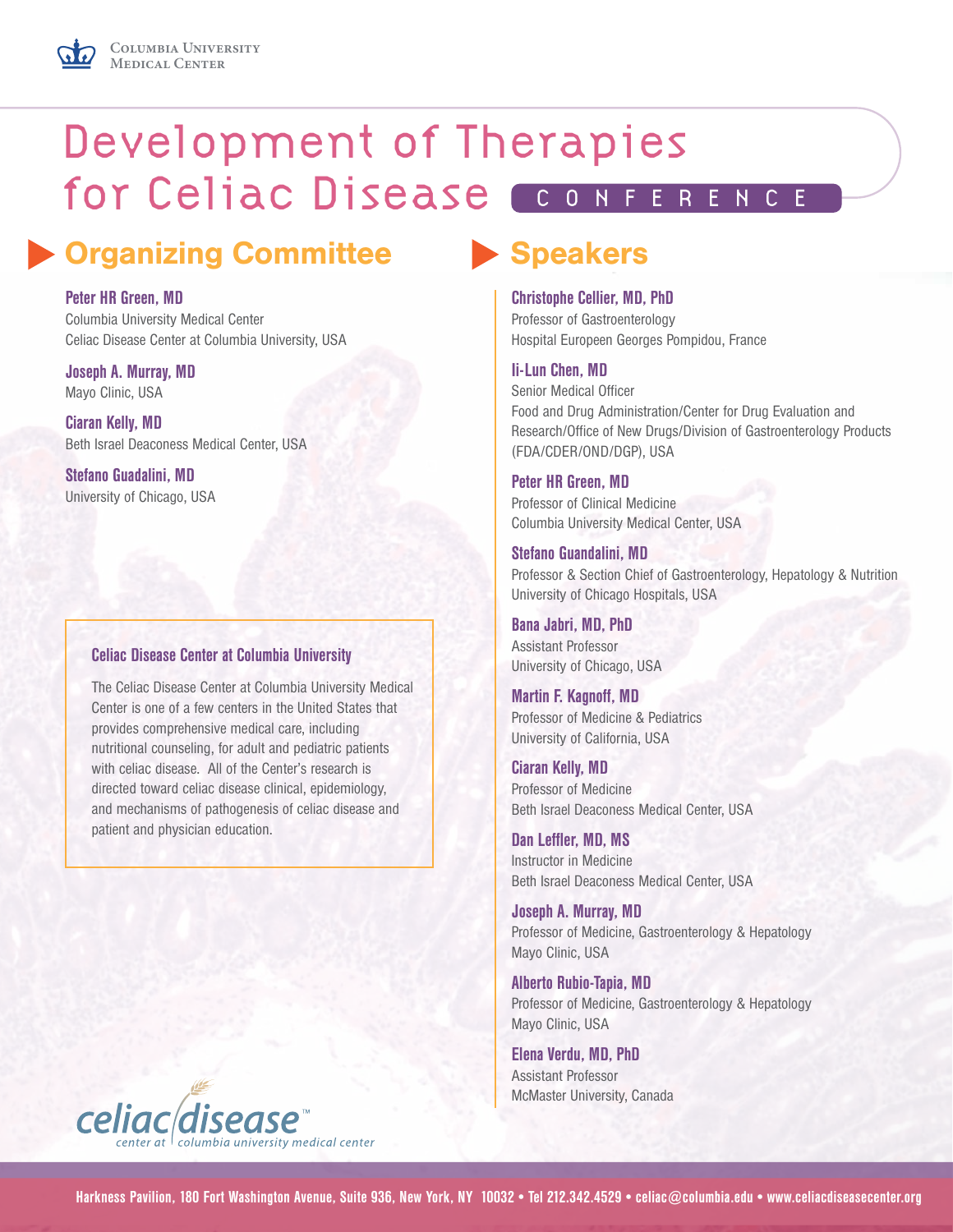

Thursday, November 18

## Development of Therapies for Celiac Disease CONFERENCE

## **Tentative Program**

| $4:00 \text{ pm} - 7:00 \text{ pm}$<br>$7:00 \text{ pm} - 9:00 \text{ pm}$ | <b>Registration</b><br><b>Opening Reception</b>                                                                                                                   | $2:45$ pm                              |
|----------------------------------------------------------------------------|-------------------------------------------------------------------------------------------------------------------------------------------------------------------|----------------------------------------|
| <b>Friday, November 19</b>                                                 |                                                                                                                                                                   | $4:30$ pm                              |
| $7:00am - 6:00 pm$                                                         | <b>Registration</b>                                                                                                                                               |                                        |
| $7:00 \text{ am} - 9:00 \text{ am}$                                        | <b>Breakfast</b>                                                                                                                                                  | $6:00$ pm                              |
| $8:00 \text{ am} - 8:20 \text{ am}$                                        | Celiac disease epidemiology, clinical presentations<br>Peter Green, MD & Stefano Guandalini, MD                                                                   | $7:00$ pm                              |
| $8:30$ am $- 8:50$ am                                                      | Quality of life and patient reported outcomes<br>Dan Leffler, MD, MS                                                                                              | <b>Satur</b><br>7:00am                 |
| $9:00$ am $-9:20$ am                                                       | Outcomes of celiac disease: Mortality and morbidity<br><b>Alberto Rubio-Tapia, MD</b>                                                                             | $7:00 \text{ am}$<br>$8:00 \text{ am}$ |
| $9:30$ am $-9:50$ am                                                       | Pathogenesis and therapeutic targets<br>Elena Verdu, MD, PhD                                                                                                      | $11:45$ an                             |
|                                                                            | 10:00 am - 10:20 am Refractory celiac disease & EATL<br><b>Christophe Cellier, MD</b>                                                                             | $12:45$ pn                             |
| $10:30$ am $- 10:50$ am                                                    | Potential therapies of refractory celiac disease<br><b>Bana Jabri, MD</b>                                                                                         | $5:00$ pm                              |
|                                                                            | 11:00 am - 12:00 pm How the FDA sees the development of therapies<br>for celiac disease<br>li-Lun Chen, MD<br><b>Food and Drug Administration/Center for Drug</b> | $5:30~\mathrm{pm}$                     |
|                                                                            | <b>Fyaluation and Research/Office of New</b><br><b>Drugs/Division of Gastroenterology Products</b><br>(FDA/CDER/OND/DGP)                                          | $6:00~\mathrm{pm}$                     |
| $12:00$ pm $- 12:45$ pm Lunch                                              |                                                                                                                                                                   |                                        |
| $1:00$ pm $- 2:30$ pm                                                      | <b>Workshop Panel</b>                                                                                                                                             | $6:30~\mathrm{pm}$                     |
|                                                                            | What are the unmet needs and clinical benefit?<br><b>Chair: Joseph Murray, MD</b>                                                                                 | $7:00~\mathrm{pm}$                     |
|                                                                            |                                                                                                                                                                   |                                        |

| $2:45$ pm $-4:15$ pm                 | <b>Workshop Panel</b><br>How do you design a study & measure benefit?<br><b>Chair: Ciaran Kelly, MD</b>       |
|--------------------------------------|---------------------------------------------------------------------------------------------------------------|
| $4:30$ pm $-6:00$ pm                 | <b>Workshop Panel</b><br>Can we determine the risk and benefit of therapies?<br><b>Chair: Peter Green, MD</b> |
| $6:00 \text{ pm} - 7:00 \text{ pm}$  | <b>0&amp;A</b>                                                                                                |
| 7:00 pm -- 9:00 pm                   | <b>Reception</b>                                                                                              |
|                                      | <b>Saturday, November 20, 2010</b>                                                                            |
| $7:00am - 6:00 pm$                   | <b>Registration</b>                                                                                           |
| $7:00 \text{ am} - 9:00 \text{ am}$  | <b>Breakfast</b>                                                                                              |
| $8:00 \text{ am} - 11:30 \text{ am}$ | <b>Pre-Clinical Studies</b><br>Topics and speakers to be determined.                                          |
| $11:45$ am $-12:30$ pm               | Lunch                                                                                                         |
| $12:45$ pm $- 4:45$ pm               | <b>Clinical Studies</b><br>Topics and speakers to be determined.                                              |
| $5:00$ pm $-5:20$ pm                 | <b>Workshop Summation</b><br>What are the unmet needs and clinical benefit?<br><b>Joseph Murray, MD</b>       |
| $5:30$ pm $-5:50$ pm                 | <b>Workshop Summation</b><br>How do you design a study & measure benefit?<br><b>Ciaran Kelly, MD</b>          |
| $6:00 \text{ pm } -6:20 \text{ pm }$ | <b>Workshop Summation</b><br>Can we determine the risk and benefit of therapies?<br><b>Peter Green, MD</b>    |
| $6:30$ pm $-6:50$ pm                 | Wrap-up<br><b>Marty Kagnoff, MD</b>                                                                           |

7:00 pm – 9:00 pm Closing Reception